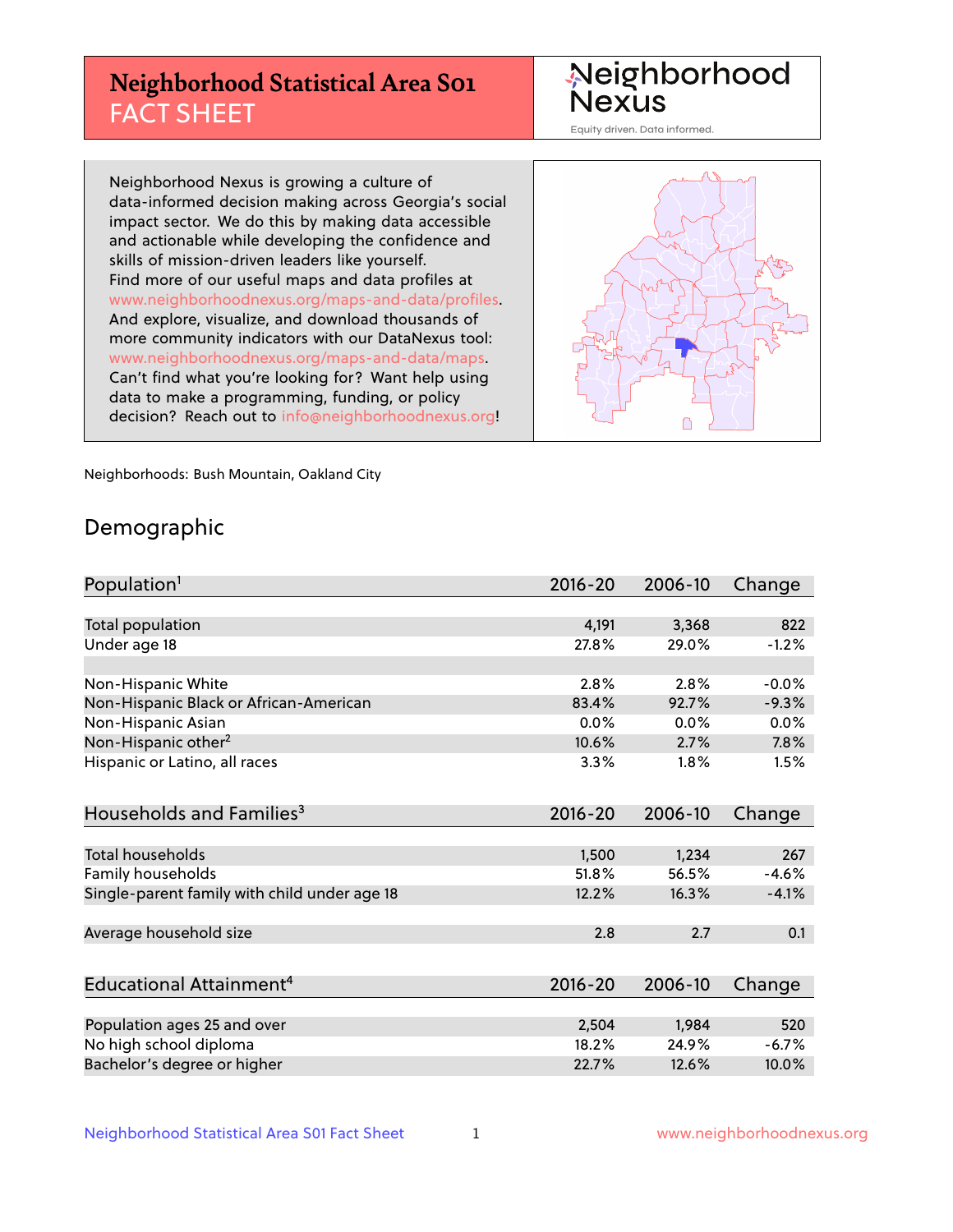## Change Measures, continued...

| Employment <sup>5</sup>                                 | $2016 - 20$    | 2006-10        | Change             |
|---------------------------------------------------------|----------------|----------------|--------------------|
|                                                         |                |                |                    |
| Total workers residing in Neighborhood Statistical Area | 1,577<br>25.7% | 1,911<br>36.7% | $-334$<br>$-11.1%$ |
| Workers with earnings \$1250/month or less              | 41.3%          | 52.4%          | $-11.1%$           |
| Workers with earnings \$1251/month to \$3333/month      | 33.0%          | 10.8%          | 22.1%              |
| Workers with earnings greater than \$3333/month         |                |                |                    |
| Total jobs located in Neighborhood Statistical Area     | 260            | 1,041          | $-781$             |
| Jobs with earnings \$1250/month or less                 | 15.8%          | 42.1%          | $-26.3%$           |
| Jobs with earnings \$1251/month to \$3333/month         | 38.5%          | 38.4%          | 0.0%               |
| Jobs with earnings greater than \$3333/month            | 45.8%          | 19.5%          | 26.3%              |
|                                                         |                |                |                    |
| Jobs/workers ratio                                      | 0.2            | 0.5            | $-0.4$             |
|                                                         |                |                |                    |
| Income and Poverty <sup>6</sup>                         | 2016-20        | 2006-10        | Change             |
|                                                         |                |                |                    |
| Median household income                                 | \$33,390       | \$26,257       | \$7,133            |
|                                                         |                |                |                    |
| Population for whom poverty status is determined        | 4,190          | 3,368          | 822                |
| Population below poverty                                | 28.5%          | 39.7%          | $-11.2%$           |
|                                                         |                |                |                    |
| Housing <sup>7</sup>                                    | 2016-20        | 2006-10        | Change             |
|                                                         |                |                |                    |
| Total housing units                                     | 1,952          | 1,998          | $-47$              |
| Occupied housing units                                  | 76.9%          | 61.7%          | 15.1%              |
| Vacant housing units                                    | 23.1%          | 38.3%          | $-15.1%$           |
|                                                         |                |                |                    |
| Occupied housing units                                  | 1,500          | 1,234          | 267                |
| Owner occupied housing units                            | 50.2%          | 51.0%          | $-0.7%$            |
| Renter occupied housing units                           | 49.8%          | 49.0%          | 0.7%               |
|                                                         |                |                |                    |
| Access to a Vehicle <sup>8</sup>                        | $2016 - 20$    | 2006-10        | Change             |
|                                                         |                |                |                    |
| Occupied housing units                                  | 1,500          | 1,234          | 267                |
| No vehicle available                                    | 22.9%          | 34.7%          | $-11.8%$           |
|                                                         |                |                |                    |
| Crime Rates, per 10,000 Population <sup>9</sup>         | 2017-21        | 2012-16        | Change             |
|                                                         |                |                |                    |
| All Part I crimes                                       | 639.5          | 940.0          | $-300.6$           |
| Violent crime                                           | 134.1          | 228.7          | $-94.6$            |
| Murder                                                  | 7.6            | 5.0            | 2.7                |
| Robbery                                                 | 32.9           | 89.0           | $-56.1$            |
| Aggravated assault                                      | 93.5           | 134.7          | $-41.2$            |
| Property crime                                          | 505.4          | 711.4          | $-206.0$           |
| <b>Burglary</b>                                         | 166.6          | 281.4          | $-114.8$           |
| Larceny                                                 | 271.5          | 278.4          | $-6.8$             |
| Vehicle theft                                           | 67.3           | 151.6          | $-84.3$            |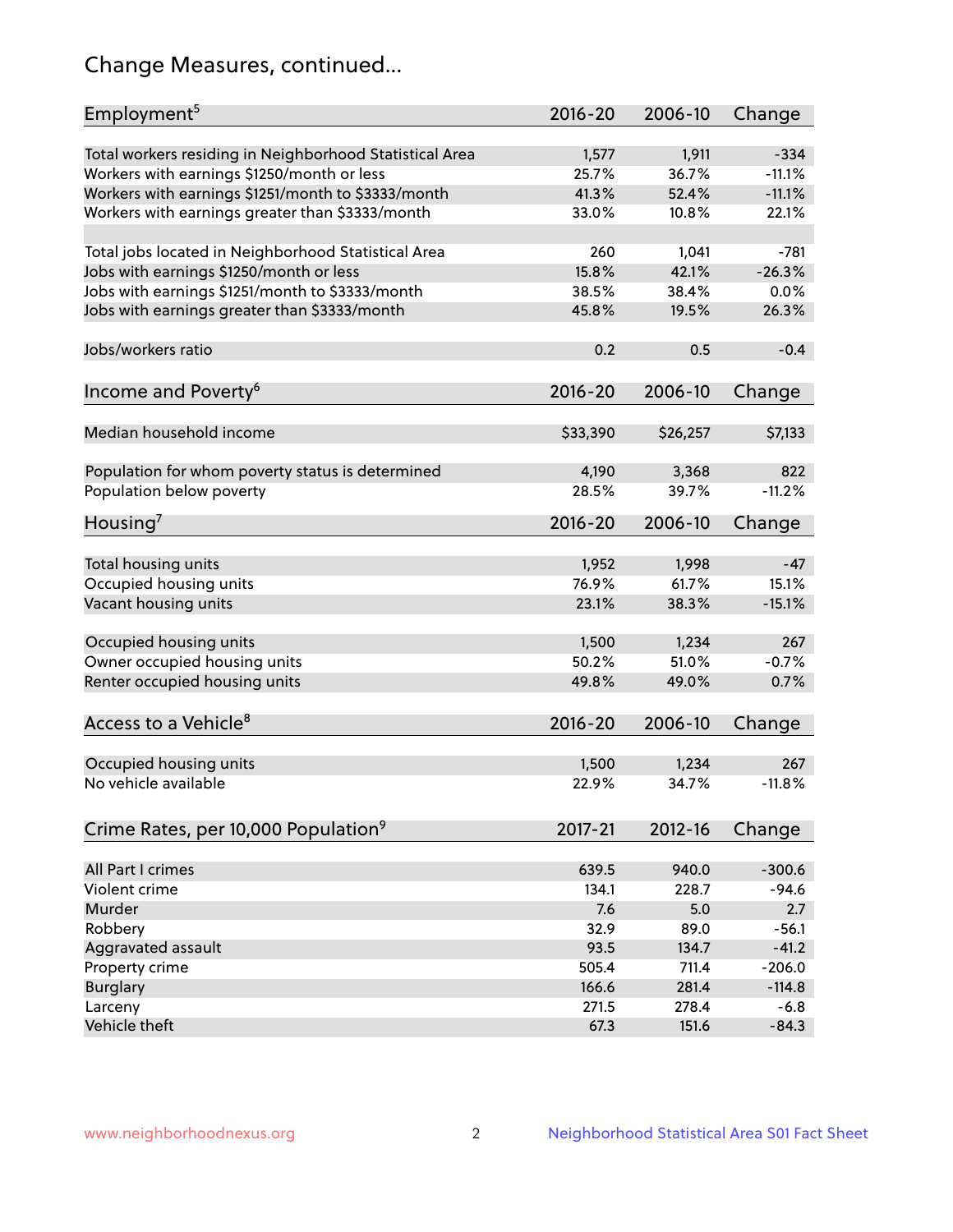## Current Data: Demographic

| Total population<br>4,191<br>Male<br>44.5%<br>Female<br>55.5%<br>6.5%<br>Under 5 years<br>9.4%<br>5 to 9 years<br>8.1%<br>10 to 14 years<br>8.2%<br>15 to 19 years<br>8.1%<br>20 to 24 years<br>14.0%<br>25 to 34 years<br>35 to 44 years<br>14.1%<br>9.2%<br>45 to 54 years<br>4.1%<br>55 to 59 years<br>6.5%<br>60 to 64 years<br>6.3%<br>65 to 74 years<br>4.3%<br>75 to 84 years<br>1.2%<br>85 years and over<br>Median age (years)<br>31.1<br>Race and Ethnicity, 2016-20 <sup>11</sup><br><b>Estimate</b><br>Total population<br>4,191<br>Hispanic or Latino (of any race)<br>3.3%<br>Not Hispanic or Latino<br>96.7%<br>White alone<br>2.8%<br>Black or African American alone<br>83.4%<br>American Indian and Alaska Native alone<br>0.0%<br>Asian alone<br>0.0%<br>Native Hawaiian and other Pacific Islander alone<br>0.0%<br>Some other race alone<br>0.0%<br>10.6%<br>Two or more races | Sex and Age, 2016-20 <sup>10</sup>             | <b>Estimate</b> | Margin of Error |
|-----------------------------------------------------------------------------------------------------------------------------------------------------------------------------------------------------------------------------------------------------------------------------------------------------------------------------------------------------------------------------------------------------------------------------------------------------------------------------------------------------------------------------------------------------------------------------------------------------------------------------------------------------------------------------------------------------------------------------------------------------------------------------------------------------------------------------------------------------------------------------------------------------|------------------------------------------------|-----------------|-----------------|
|                                                                                                                                                                                                                                                                                                                                                                                                                                                                                                                                                                                                                                                                                                                                                                                                                                                                                                     |                                                |                 | $\pm 865$       |
|                                                                                                                                                                                                                                                                                                                                                                                                                                                                                                                                                                                                                                                                                                                                                                                                                                                                                                     |                                                |                 | ±12.8%          |
|                                                                                                                                                                                                                                                                                                                                                                                                                                                                                                                                                                                                                                                                                                                                                                                                                                                                                                     |                                                |                 | ±8.3%           |
|                                                                                                                                                                                                                                                                                                                                                                                                                                                                                                                                                                                                                                                                                                                                                                                                                                                                                                     |                                                |                 | $\pm 2.4\%$     |
|                                                                                                                                                                                                                                                                                                                                                                                                                                                                                                                                                                                                                                                                                                                                                                                                                                                                                                     |                                                |                 | $\pm$ 5.0%      |
|                                                                                                                                                                                                                                                                                                                                                                                                                                                                                                                                                                                                                                                                                                                                                                                                                                                                                                     |                                                |                 | ±4.3%           |
|                                                                                                                                                                                                                                                                                                                                                                                                                                                                                                                                                                                                                                                                                                                                                                                                                                                                                                     |                                                |                 | ±3.4%           |
|                                                                                                                                                                                                                                                                                                                                                                                                                                                                                                                                                                                                                                                                                                                                                                                                                                                                                                     |                                                |                 | $\pm$ 5.7%      |
|                                                                                                                                                                                                                                                                                                                                                                                                                                                                                                                                                                                                                                                                                                                                                                                                                                                                                                     |                                                |                 | $\pm 3.6\%$     |
|                                                                                                                                                                                                                                                                                                                                                                                                                                                                                                                                                                                                                                                                                                                                                                                                                                                                                                     |                                                |                 | $\pm$ 5.0%      |
|                                                                                                                                                                                                                                                                                                                                                                                                                                                                                                                                                                                                                                                                                                                                                                                                                                                                                                     |                                                |                 | $\pm 2.1\%$     |
|                                                                                                                                                                                                                                                                                                                                                                                                                                                                                                                                                                                                                                                                                                                                                                                                                                                                                                     |                                                |                 | $\pm 2.1\%$     |
|                                                                                                                                                                                                                                                                                                                                                                                                                                                                                                                                                                                                                                                                                                                                                                                                                                                                                                     |                                                |                 | ±1.9%           |
|                                                                                                                                                                                                                                                                                                                                                                                                                                                                                                                                                                                                                                                                                                                                                                                                                                                                                                     |                                                |                 | $\pm1.6\%$      |
|                                                                                                                                                                                                                                                                                                                                                                                                                                                                                                                                                                                                                                                                                                                                                                                                                                                                                                     |                                                |                 | $\pm 2.0\%$     |
|                                                                                                                                                                                                                                                                                                                                                                                                                                                                                                                                                                                                                                                                                                                                                                                                                                                                                                     |                                                |                 | $\pm 1.6\%$     |
|                                                                                                                                                                                                                                                                                                                                                                                                                                                                                                                                                                                                                                                                                                                                                                                                                                                                                                     |                                                |                 | ±1.9            |
|                                                                                                                                                                                                                                                                                                                                                                                                                                                                                                                                                                                                                                                                                                                                                                                                                                                                                                     |                                                |                 | Margin of Error |
|                                                                                                                                                                                                                                                                                                                                                                                                                                                                                                                                                                                                                                                                                                                                                                                                                                                                                                     |                                                |                 | $\pm 865$       |
|                                                                                                                                                                                                                                                                                                                                                                                                                                                                                                                                                                                                                                                                                                                                                                                                                                                                                                     |                                                |                 | $\pm$ 3.7%      |
|                                                                                                                                                                                                                                                                                                                                                                                                                                                                                                                                                                                                                                                                                                                                                                                                                                                                                                     |                                                |                 | $\pm$ 4.2%      |
|                                                                                                                                                                                                                                                                                                                                                                                                                                                                                                                                                                                                                                                                                                                                                                                                                                                                                                     |                                                |                 | $\pm 2.3\%$     |
|                                                                                                                                                                                                                                                                                                                                                                                                                                                                                                                                                                                                                                                                                                                                                                                                                                                                                                     |                                                |                 | $\pm 21.3\%$    |
|                                                                                                                                                                                                                                                                                                                                                                                                                                                                                                                                                                                                                                                                                                                                                                                                                                                                                                     |                                                |                 | $\pm$ 0.5%      |
|                                                                                                                                                                                                                                                                                                                                                                                                                                                                                                                                                                                                                                                                                                                                                                                                                                                                                                     |                                                |                 | $\pm$ 0.5%      |
|                                                                                                                                                                                                                                                                                                                                                                                                                                                                                                                                                                                                                                                                                                                                                                                                                                                                                                     |                                                |                 | $\pm$ 0.5%      |
|                                                                                                                                                                                                                                                                                                                                                                                                                                                                                                                                                                                                                                                                                                                                                                                                                                                                                                     |                                                |                 | $\pm$ 0.5%      |
|                                                                                                                                                                                                                                                                                                                                                                                                                                                                                                                                                                                                                                                                                                                                                                                                                                                                                                     |                                                |                 | ±14.9%          |
|                                                                                                                                                                                                                                                                                                                                                                                                                                                                                                                                                                                                                                                                                                                                                                                                                                                                                                     | U.S. Citizenship Status, 2016-20 <sup>12</sup> | <b>Estimate</b> | Margin of Error |
| Foreign-born population<br>46                                                                                                                                                                                                                                                                                                                                                                                                                                                                                                                                                                                                                                                                                                                                                                                                                                                                       |                                                |                 | $\pm$ 45        |
| Naturalized U.S. citizen<br>70.6%                                                                                                                                                                                                                                                                                                                                                                                                                                                                                                                                                                                                                                                                                                                                                                                                                                                                   |                                                |                 | $\pm$ 47.2%     |
| Not a U.S. citizen<br>29.4%                                                                                                                                                                                                                                                                                                                                                                                                                                                                                                                                                                                                                                                                                                                                                                                                                                                                         |                                                |                 | $\pm$ 54.5%     |
| Citizen, Voting Age Population, 2016-20 <sup>13</sup><br>Estimate                                                                                                                                                                                                                                                                                                                                                                                                                                                                                                                                                                                                                                                                                                                                                                                                                                   |                                                |                 | Margin of Error |
| Citizen, 18 and over population<br>3,011                                                                                                                                                                                                                                                                                                                                                                                                                                                                                                                                                                                                                                                                                                                                                                                                                                                            |                                                |                 | $\pm$ 449       |
| Male<br>42.3%                                                                                                                                                                                                                                                                                                                                                                                                                                                                                                                                                                                                                                                                                                                                                                                                                                                                                       |                                                |                 | $\pm$ 4.7%      |
| Female<br>57.7%                                                                                                                                                                                                                                                                                                                                                                                                                                                                                                                                                                                                                                                                                                                                                                                                                                                                                     |                                                |                 | $\pm$ 9.3%      |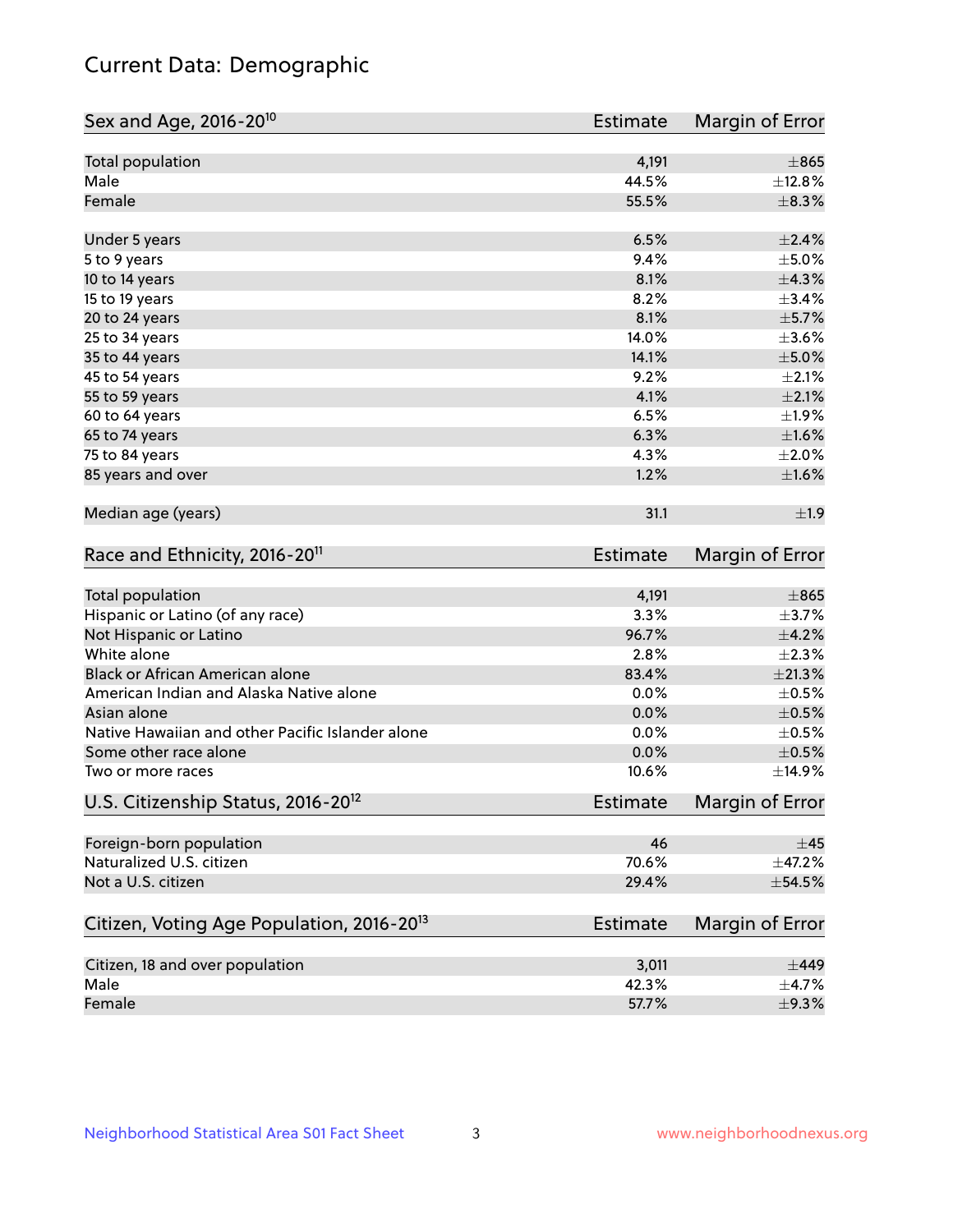## Current Data: Economic

| Income, 2016-20 <sup>14</sup>                           | Estimate | Margin of Error |
|---------------------------------------------------------|----------|-----------------|
|                                                         |          |                 |
| All households                                          | 1,500    | $\pm 239$       |
| Less than \$10,000                                      | 20.5%    | $\pm$ 7.7%      |
| \$10,000 to \$14,999                                    | 4.1%     | $\pm 2.7\%$     |
| \$15,000 to \$24,999                                    | 13.3%    | $\pm$ 4.5%      |
| \$25,000 to \$34,999                                    | 14.7%    | $\pm$ 4.9%      |
| \$35,000 to \$49,999                                    | 9.5%     | $\pm 3.5\%$     |
| \$50,000 to \$74,999                                    | 17.0%    | $\pm$ 8.0%      |
| \$75,000 to \$99,999                                    | 4.6%     | $\pm$ 3.8%      |
| \$100,000 to \$149,999                                  | 10.2%    | $\pm$ 9.2%      |
| \$150,000 to \$199,999                                  | 1.6%     | $\pm1.6\%$      |
| \$200,000 or more                                       | 4.6%     | $\pm$ 7.3%      |
| Median household income (dollars)                       | \$33,390 | ±5,062          |
| Mean household income (dollars)                         | \$55,153 | $±$ 25,026      |
| Households with earnings                                | 71.2%    | $\pm$ 10.8%     |
| Mean earnings (dollars)                                 | \$60,085 | ±23,719         |
| Households with Social Security                         | 29.2%    | $\pm$ 5.7%      |
| Mean Social Security income (dollars)                   | \$14,529 | ± 5,155         |
| Households with retirement income                       | 6.9%     | $\pm 2.9\%$     |
| Mean retirement income (dollars)                        | \$19,008 | $\pm$ 6,470     |
| Households with Supplemental Security Income            | 12.5%    | ±4.8%           |
| Mean Supplemental Security Income (dollars)             | \$8,067  | $\pm$ 1,491     |
| Households with cash public assistance income           | 1.0%     | $\pm 1.2\%$     |
| Mean cash public assistance income (dollars)            | \$168    | $\pm 2,013$     |
| Households with Food Stamp/SNAP benefits in the past 12 | 24.4%    | $\pm$ 6.6%      |
| months                                                  |          |                 |
| Family households                                       | 778      | $\pm 169$       |
| Less than \$10,000                                      | 20.1%    | $\pm$ 12.2%     |
| \$10,000 to \$14,999                                    | 2.4%     | $\pm$ 3.2%      |
| \$15,000 to \$24,999                                    | 11.5%    | $\pm$ 6.6%      |
| \$25,000 to \$34,999                                    | 16.3%    | $\pm$ 7.7%      |
| \$35,000 to \$49,999                                    | 12.2%    | $\pm$ 5.7%      |
| \$50,000 to \$74,999                                    | 18.3%    | $\pm$ 9.9%      |
| \$75,000 to \$99,999                                    | 2.2%     | $\pm 2.1\%$     |
| \$100,000 to \$149,999                                  | 8.0%     | $\pm$ 5.2%      |
| \$150,000 to \$199,999                                  | 0.7%     | $\pm$ 2.4%      |
| \$200,000 or more                                       | 8.2%     | ±13.7%          |
| Median family income (dollars)                          | \$34,757 | ± 6,710         |
| Mean family income (dollars)                            | \$64,411 | ±43,714         |
|                                                         |          |                 |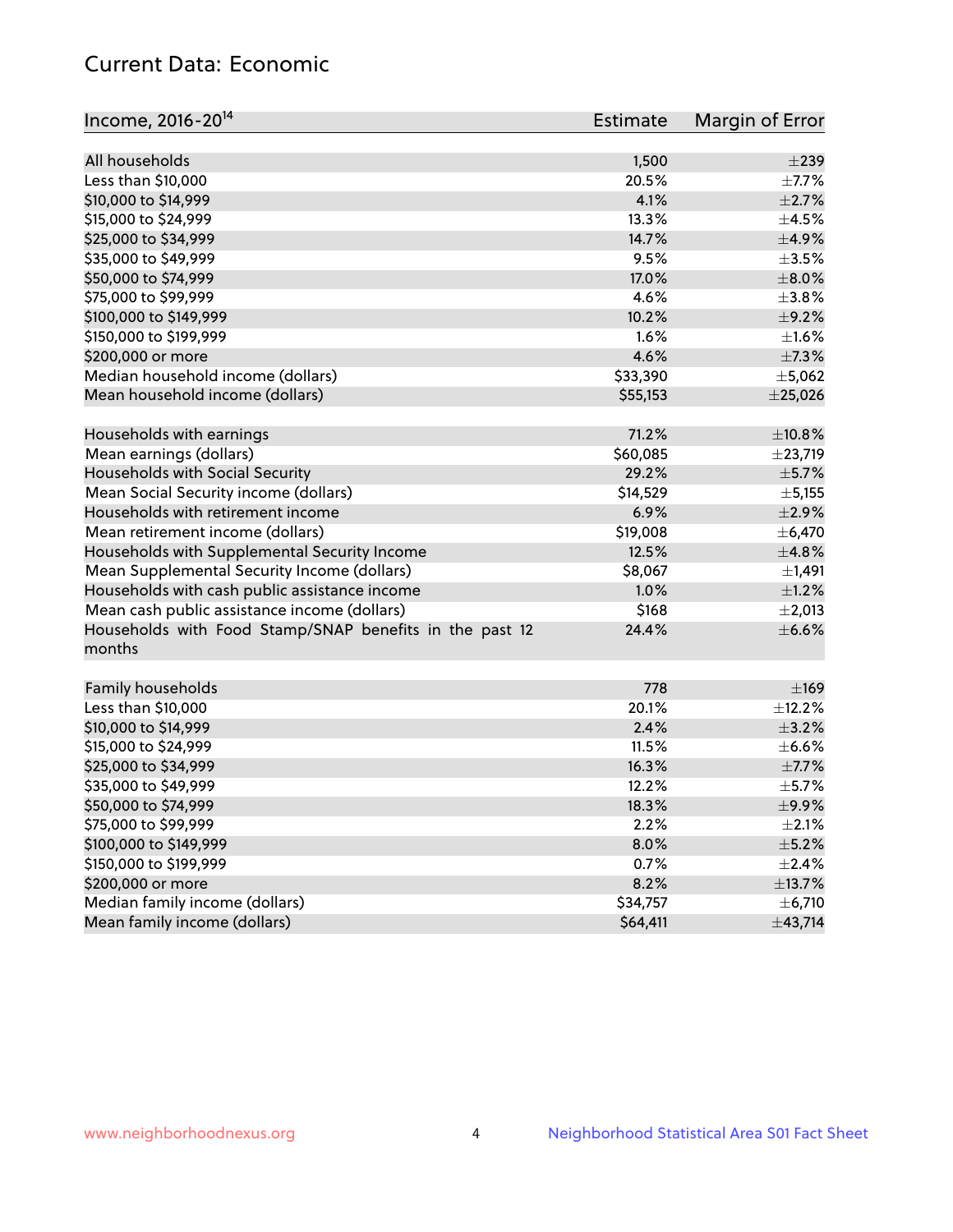## Current Data: Economic, continued...

| Income, 2016-20, continued <sup>15</sup>                                                   | <b>Estimate</b> | Margin of Error        |
|--------------------------------------------------------------------------------------------|-----------------|------------------------|
|                                                                                            |                 |                        |
| Nonfamily households                                                                       | 722<br>\$30,654 | $\pm 215$<br>±5,748    |
| Median nonfamily income (dollars)                                                          |                 |                        |
| Mean nonfamily income (dollars)                                                            | \$43,317        | $±$ 20,285             |
| Median earnings for workers (dollars)                                                      | \$26,382        | ±3,234                 |
| Median earnings for male full-time, year-round workers<br>(dollars)                        | \$30,825        | ±3,098                 |
| Median earnings for female full-time, year-round workers<br>(dollars)                      | \$33,918        | $\pm$ 2,785            |
| Per capita income (dollars)                                                                | \$20,672        | ± 6,768                |
| Families Below Poverty Level, 2016-20 <sup>16</sup>                                        | Estimate        | <b>Margin of Error</b> |
|                                                                                            |                 |                        |
| <b>All Families</b>                                                                        | 778             | $\pm$ 169              |
| Percent below poverty                                                                      | 32.8%           | ±12.5%                 |
| Families with related children under 18 years                                              | 440             | $\pm$ 163              |
| Percent below poverty                                                                      | 39.3%           | ±13.1%                 |
| Families with related children under 5 years only                                          | 77              | $\pm$ 67               |
| Percent below poverty                                                                      | 27.3%           | ±47.4%                 |
| Married couple families                                                                    | 301             | $\pm$ 151              |
| Percent below poverty                                                                      | 24.8%           | ±25.3%                 |
| Married couple families with related children under 18 years                               | 160             | $\pm$ 123              |
| Percent below poverty                                                                      | 15.2%           | ±19.2%                 |
| Married couple families with related children under 5 years                                | 30              | $+41$                  |
| Percent below poverty                                                                      | $0.0\%$         | $±$ 66.0%              |
|                                                                                            |                 |                        |
| Families with female householder, no spouse present                                        | 375             | $\pm$ 117              |
| Percent below poverty                                                                      | 33.4%           | ±12.5%                 |
| Families with female householder, no spouse present with                                   | 226             | $\pm88$                |
| related children under 18 years                                                            |                 |                        |
| Percent below poverty                                                                      | 45.5%           | ±15.7%                 |
| Families with female householder, no spouse present with<br>related children under 5 years | 27              | $\pm$ 41               |
| Percent below poverty                                                                      | 37.2%           | ±72.0%                 |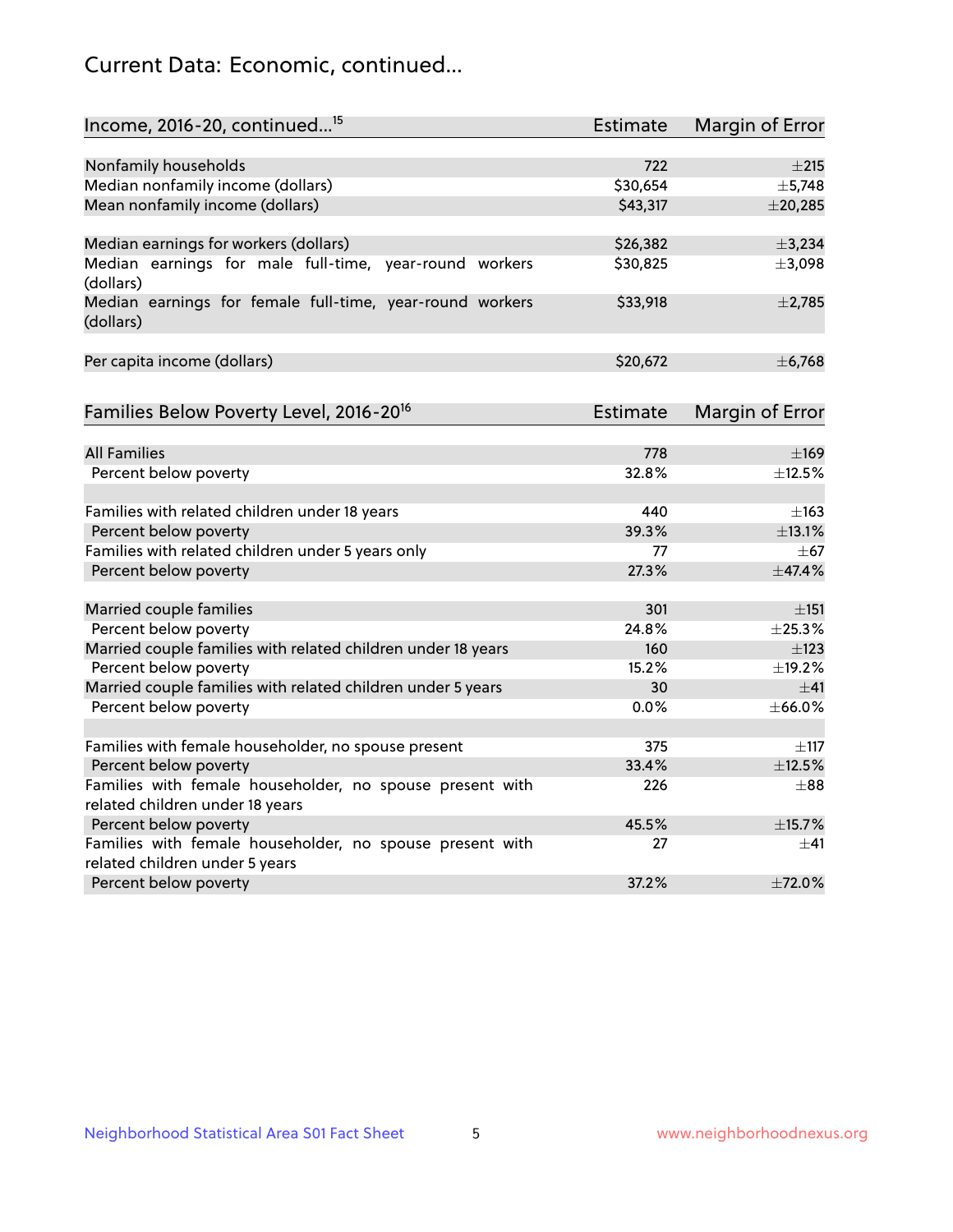## Current Data: Economic, continued...

| People Below Poverty Level, 2016-20 <sup>17</sup> | <b>Estimate</b> | Margin of Error |
|---------------------------------------------------|-----------------|-----------------|
|                                                   |                 |                 |
| Total population                                  | 4,190           | $\pm 865$       |
| Percent below poverty                             | 28.5%           | $\pm$ 7.3%      |
| Population under 18 years                         | 1,166           | $\pm 360$       |
| Percent below poverty                             | 32.8%           | ±10.4%          |
| Population 18 years and over                      | 3,024           | $+444$          |
| Percent below poverty                             | 26.9%           | $\pm$ 7.4%      |
| Population 18 to 64 years                         | 2,528           | $\pm 420$       |
| Percent below poverty                             | 26.4%           | $\pm$ 7.9%      |
| Population 65 years and over                      | 496             | ±145            |
| Percent below poverty                             | 29.1%           | $+20.6%$        |

| Poverty by Race/Ethnicity, 2016-20 <sup>18</sup> | Estimate | Margin of Error |
|--------------------------------------------------|----------|-----------------|
|                                                  |          |                 |
| Non-Hispanic White population                    | 115      | $\pm$ 99        |
| Percent below poverty                            | 4.8%     | $\pm$ 12.2%     |
| <b>Black population</b>                          | 3,494    | $\pm$ 523       |
| Percent below poverty                            | 34.0%    | $\pm$ 10.0%     |
| Asian population                                 | 0        | ±21             |
| Percent below poverty                            | $0.0\%$  |                 |
| Hispanic or Latino population                    | 138      | $\pm$ 159       |
| Percent below poverty                            | $0.8\%$  | $\pm$ 11.8%     |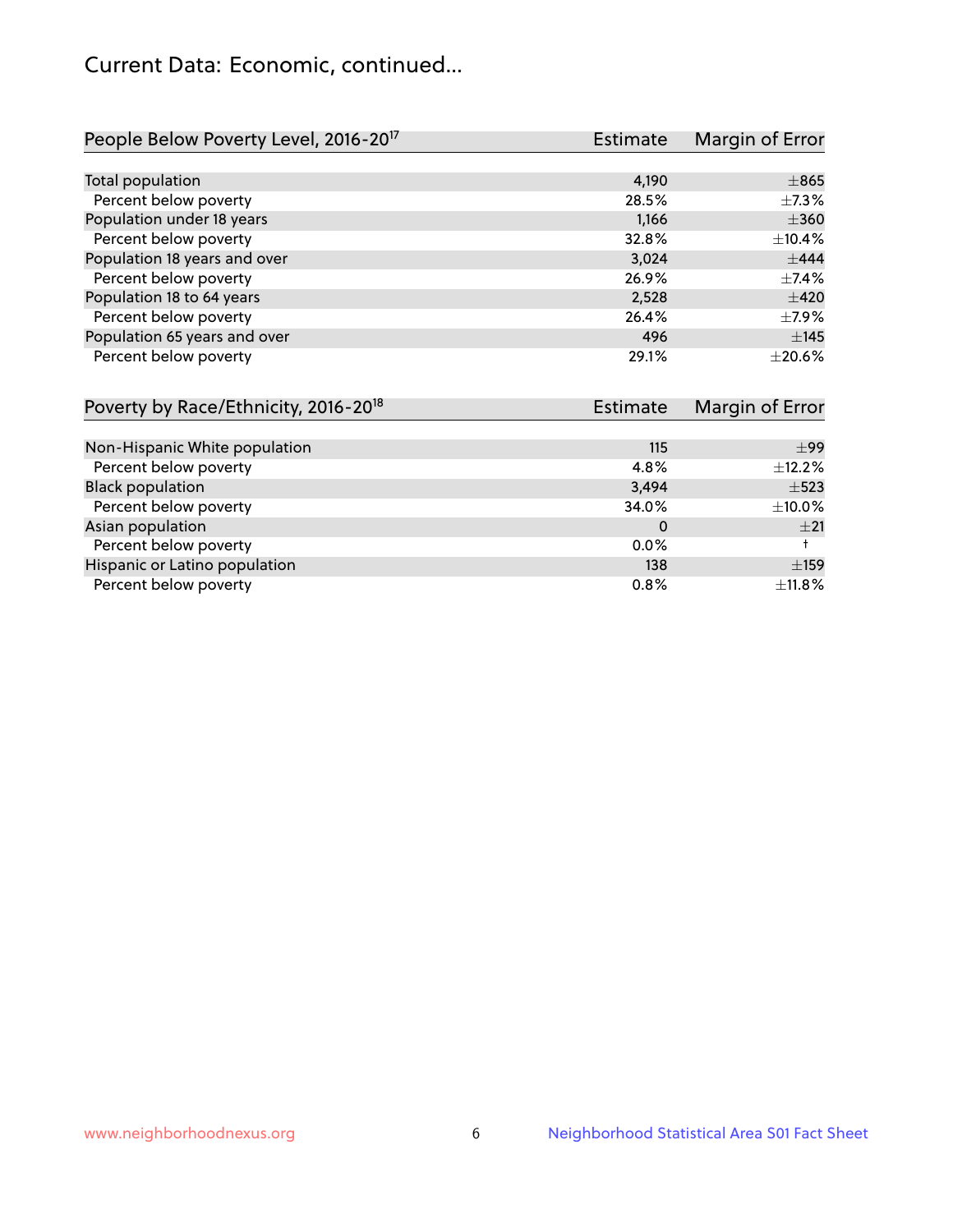# Current Data: Employment

| Employment Status, 2016-20 <sup>19</sup>                                    | <b>Estimate</b> | Margin of Error |
|-----------------------------------------------------------------------------|-----------------|-----------------|
|                                                                             |                 |                 |
| Population 16 years and over                                                | 3,041           | $\pm 468$       |
| In labor force                                                              | 65.5%           | $\pm$ 9.0%      |
| Civilian labor force                                                        | 65.5%           | $\pm$ 9.0%      |
| Employed                                                                    | 56.8%           | $\pm$ 7.3%      |
| Unemployed                                                                  | 8.7%            | $\pm$ 6.1%      |
| <b>Armed Forces</b>                                                         | 0.0%            | $\pm 3.0\%$     |
| Not in labor force                                                          | 34.5%           | $\pm$ 5.3%      |
| Civilian labor force                                                        | 1,992           | ±411            |
| <b>Unemployment Rate</b>                                                    | 13.2%           | $\pm$ 9.2%      |
| Females 16 years and over                                                   | 1,744           | ±381            |
| In labor force                                                              | 67.8%           | ±14.2%          |
| Civilian labor force                                                        | 67.8%           | ±14.2%          |
| Employed                                                                    | 59.3%           | $\pm$ 10.3%     |
| Own children of the householder under 6 years                               | 293             | ±130            |
| All parents in family in labor force                                        | 74.1%           | ±22.0%          |
| Own children of the householder 6 to 17 years                               | 781             | $\pm$ 548       |
| All parents in family in labor force                                        | 90.8%           | ±29.1%          |
| Industry, 2016-20 <sup>20</sup>                                             | <b>Estimate</b> | Margin of Error |
|                                                                             |                 |                 |
| Civilian employed population 16 years and over                              | 1,728           | $\pm$ 347       |
| Agriculture, forestry, fishing and hunting, and mining                      | 0.0%            | $\pm 1.6\%$     |
| Construction                                                                | 1.9%            | $\pm 2.4\%$     |
| Manufacturing                                                               | 2.9%            | $\pm 2.6\%$     |
| Wholesale trade                                                             | 1.1%            | $\pm 2.1\%$     |
| Retail trade                                                                | 13.2%           | $\pm$ 6.5%      |
| Transportation and warehousing, and utilities                               | 10.7%           | $\pm$ 5.9%      |
| Information                                                                 | 3.6%            | ±4.8%           |
| Finance and insurance, and real estate and rental and leasing               | 3.2%            | $\pm 2.1\%$     |
| Professional, scientific, and management, and administrative                | 12.6%           | ±5.4%           |
| and waste management services                                               |                 |                 |
| Educational services, and health care and social assistance                 | 16.2%           | $\pm$ 8.3%      |
| Arts, entertainment, and recreation, and accommodation and<br>food services | 21.9%           | $\pm$ 8.1%      |
| Other services, except public administration                                | 5.0%            | $\pm$ 3.2%      |
| Public administration                                                       | 7.8%            | $\pm$ 8.1%      |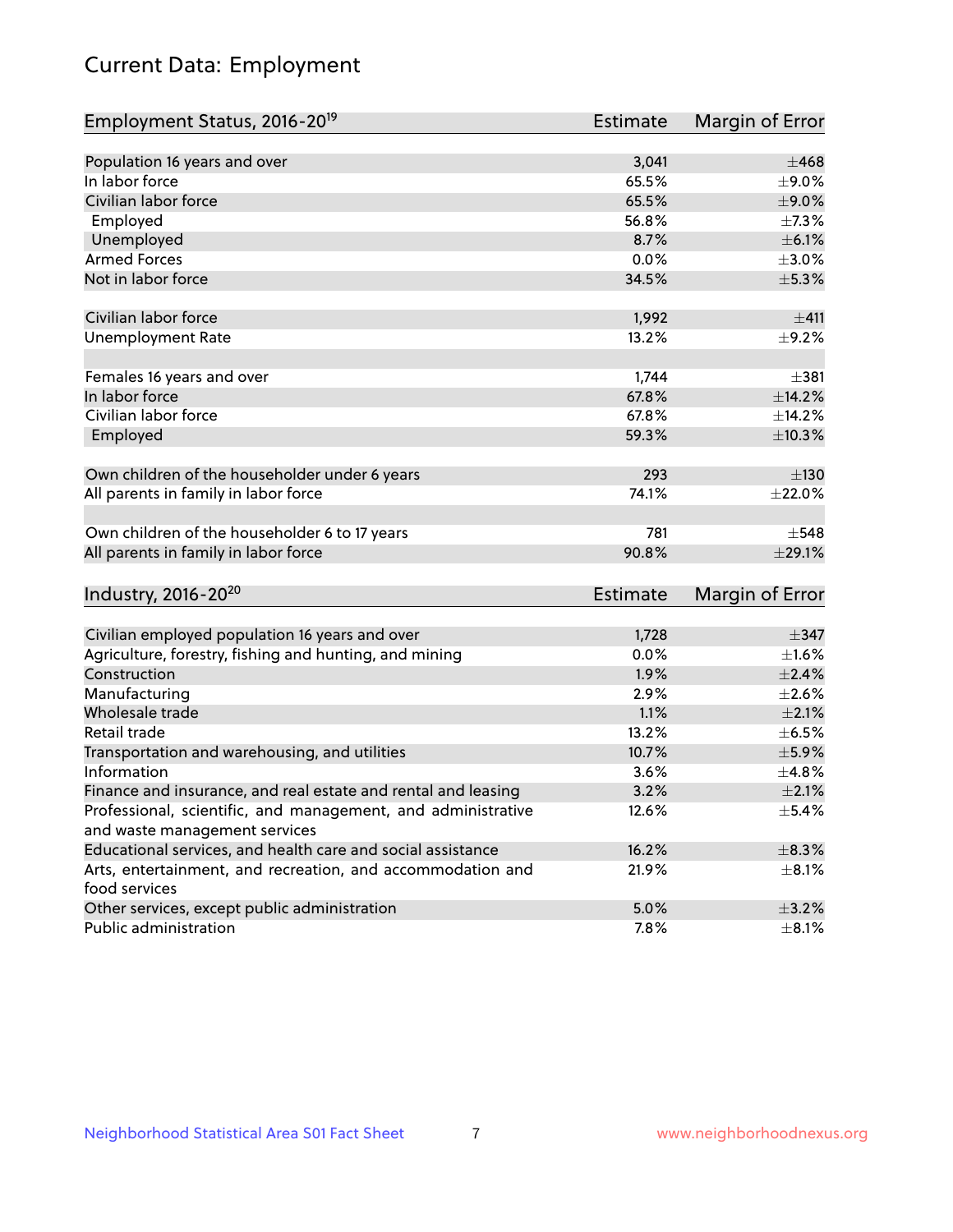# Current Data: Employment, continued...

| Occupation, 2016-20 <sup>21</sup>                                                                       | <b>Estimate</b> | Margin of Error |
|---------------------------------------------------------------------------------------------------------|-----------------|-----------------|
| Civilian employed population 16 years and over                                                          | 1,728           | $\pm$ 347       |
| Management, business, science, and arts occupations                                                     | 28.9%           | ±11.8%          |
| Service occupations                                                                                     | 28.0%           | $\pm$ 7.6%      |
| Sales and office occupations                                                                            | 23.6%           | $\pm$ 7.6%      |
| Natural resources, construction, and maintenance occupations                                            | 4.6%            | $\pm 4.1\%$     |
| Production, transportation, and material moving occupations                                             | 15.0%           | $\pm$ 6.0%      |
| Class of Worker, 2016-20 <sup>22</sup>                                                                  | <b>Estimate</b> | Margin of Error |
| Civilian employed population 16 years and over                                                          | 1,728           | $\pm$ 347       |
| Private wage and salary workers                                                                         | 75.4%           | $\pm$ 7.5%      |
| Government workers                                                                                      | 18.1%           | $\pm$ 9.1%      |
| Self-employed in own not incorporated business workers                                                  | 6.3%            | $\pm$ 3.8%      |
| Unpaid family workers                                                                                   | 0.1%            | $\pm1.6\%$      |
|                                                                                                         |                 |                 |
| Job Flows, 2019 <sup>23</sup>                                                                           |                 | 2019            |
| Total Jobs in Neighborhood Statistical Area                                                             |                 | 260             |
| Held by residents of Neighborhood Statistical Area                                                      |                 | 1.5%            |
| Held by non-residents of Neighborhood Statistical Area                                                  |                 | 98.5%           |
| Jobs by Industry Sector, 2019 <sup>24</sup>                                                             |                 | 2019            |
| Total Jobs in Neighborhood Statistical Area                                                             |                 | 260             |
| <b>Goods Producing sectors</b>                                                                          |                 | 7.7%            |
| Trade, Transportation, and Utilities sectors                                                            |                 | 26.5%           |
| All Other Services sectors                                                                              |                 | 65.8%           |
| Total Jobs in Neighborhood Statistical<br>held<br>by<br>Area<br>Neighborhood Statistical Area residents |                 | 4               |
| <b>Goods Producing sectors</b>                                                                          |                 | 25.0%           |
| Trade, Transportation, and Utilities sectors                                                            |                 | 0.0%            |
| All Other Services sectors                                                                              |                 | 75.0%           |
| Jobs by Earnings, 2019 <sup>25</sup>                                                                    |                 | 2019            |
| Total Jobs in Neighborhood Statistical Area                                                             |                 | 260             |
| Jobs with earnings \$1250/month or less                                                                 |                 | 15.8%           |
| Jobs with earnings \$1251/month to \$3333/month                                                         |                 | 38.5%           |
| Jobs with earnings greater than \$3333/month                                                            |                 | 45.8%           |
| Neighborhood Statistical<br>Jobs<br>in<br>held<br>by<br>Total<br>Area                                   |                 | 4               |
| Neighborhood Statistical Area residents                                                                 |                 |                 |
| Jobs with earnings \$1250/month or less                                                                 |                 | 50.0%           |
| Jobs with earnings \$1251/month to \$3333/month                                                         |                 | 50.0%           |
| Jobs with earnings greater than \$3333/month                                                            |                 | 0.0%            |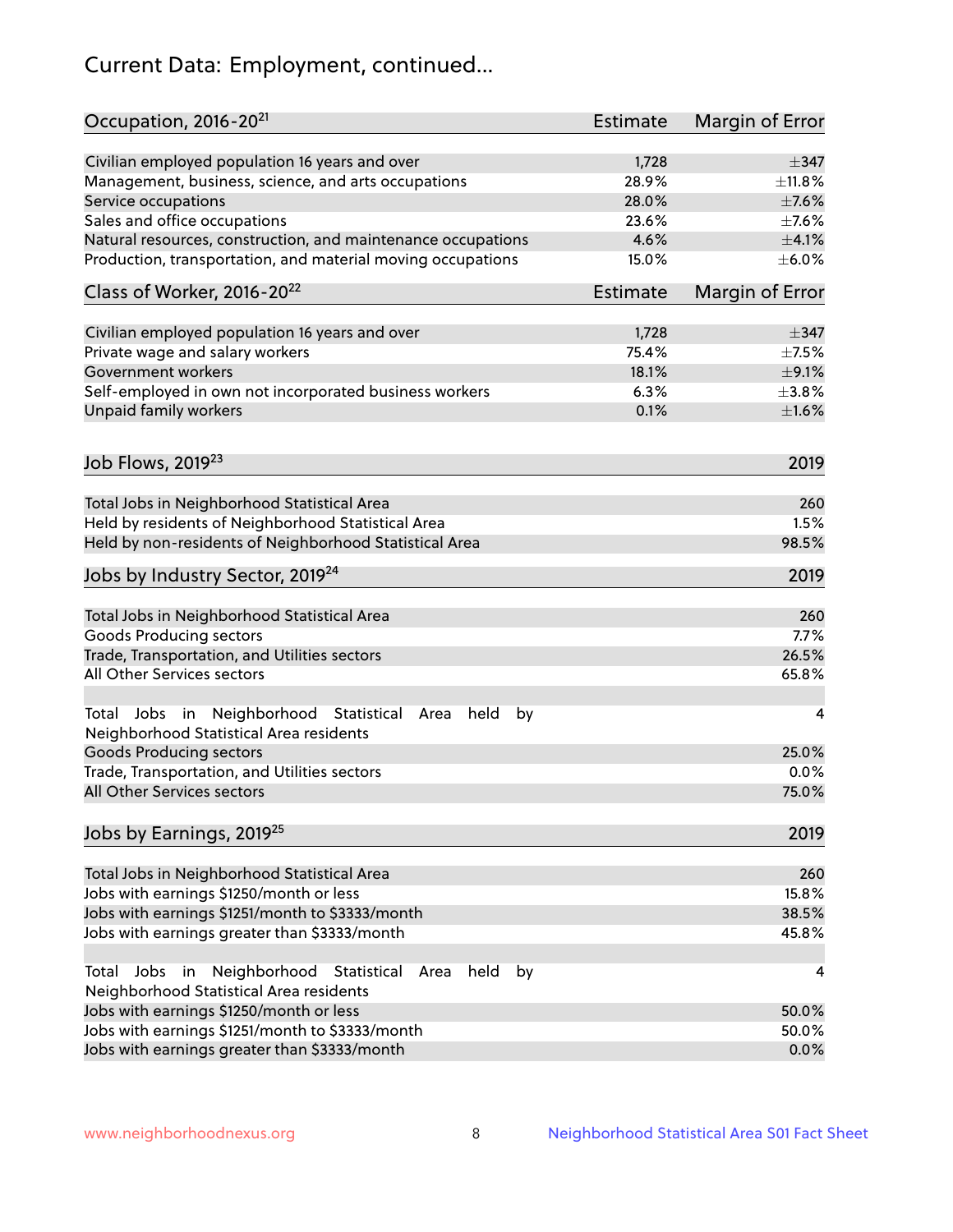## Current Data: Employment, continued...

| Jobs by Age of Worker, 2019 <sup>26</sup>                                                      | 2019           |
|------------------------------------------------------------------------------------------------|----------------|
|                                                                                                |                |
| Total Jobs in Neighborhood Statistical Area                                                    | 260            |
| Jobs with workers age 29 or younger                                                            | 12.3%          |
| Jobs with workers age 30 to 54                                                                 | 65.4%          |
| Jobs with workers age 55 or older                                                              | 22.3%          |
|                                                                                                |                |
| Total Jobs in Neighborhood Statistical Area held by<br>Neighborhood Statistical Area residents | $\overline{4}$ |
| Jobs with workers age 29 or younger                                                            | 0.0%           |
| Jobs with workers age 30 to 54                                                                 | 100.0%         |
| Jobs with workers age 55 or older                                                              | 0.0%           |

### Current Data: Education

| School Enrollment, 2016-20 <sup>27</sup>       | <b>Estimate</b> | Margin of Error |
|------------------------------------------------|-----------------|-----------------|
|                                                |                 |                 |
| Population 3 years and over enrolled in school | 1,229           | $\pm$ 587       |
| Nursery school, preschool                      | 8.0%            | $+3.9%$         |
| Kindergarten                                   | 2.8%            | $\pm$ 3.2%      |
| Elementary school (grades 1-8)                 | 52.1%           | $\pm$ 10.5%     |
| High school (grades 9-12)                      | 22.0%           | $\pm$ 7.7%      |
| College or graduate school                     | 15.1%           | $+4.5%$         |

| Educational Attainment, 2016-20 <sup>28</sup> | Estimate | Margin of Error |
|-----------------------------------------------|----------|-----------------|
|                                               |          |                 |
| Population 25 years and over                  | 2,504    | $\pm$ 391       |
| Less than 9th grade                           | 6.1%     | $\pm$ 4.1%      |
| 9th to 12th grade, no diploma                 | 12.1%    | $\pm$ 4.7%      |
| High school graduate (includes equivalency)   | 31.0%    | $\pm$ 5.8%      |
| Some college, no degree                       | 22.2%    | $\pm$ 5.4%      |
| Associate's degree                            | 6.0%     | $\pm 2.7\%$     |
| Bachelor's degree                             | 12.2%    | $\pm$ 6.0%      |
| Graduate or professional degree               | 10.5%    | $\pm$ 6.4%      |
|                                               |          |                 |
| Percent high school graduate or higher        | 81.8%    | $\pm$ 5.2%      |
| Percent bachelor's degree or higher           | 22.7%    | $\pm$ 8.4%      |
|                                               |          |                 |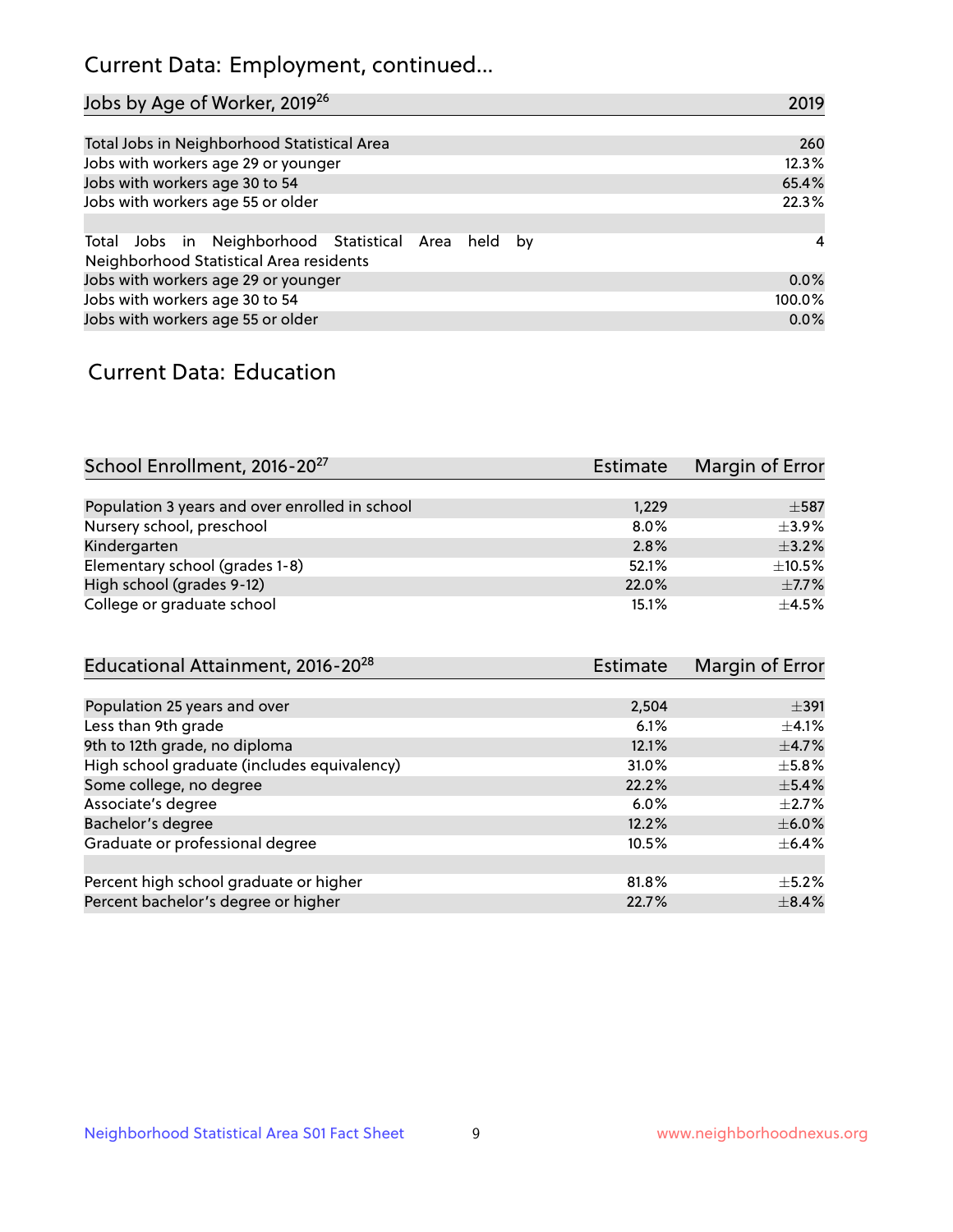## Current Data: Housing

| Households by Type, 2016-20 <sup>29</sup>            | <b>Estimate</b> | Margin of Error |
|------------------------------------------------------|-----------------|-----------------|
|                                                      |                 |                 |
| <b>Total households</b>                              | 1,500           | $\pm 239$       |
| Family households (families)                         | 51.8%           | $\pm$ 7.6%      |
| With own children under 18 years                     | 23.2%           | $\pm$ 9.3%      |
| Married-couple family                                | 20.1%           | ±9.8%           |
| With own children of the householder under 18 years  | 9.6%            | $\pm$ 7.8%      |
| Male householder, no spouse present, family          | 6.8%            | ±4.3%           |
| With own children of the householder under 18 years  | 3.6%            | $\pm$ 3.9%      |
| Female householder, no spouse present, family        | 25.0%           | $\pm$ 6.6%      |
| With own children of the householder under 18 years  | 10.0%           | $\pm 4.2\%$     |
| Nonfamily households                                 | 48.2%           | ±12.1%          |
| Householder living alone                             | 40.1%           | ±11.0%          |
| 65 years and over                                    | 10.9%           | $\pm 3.5\%$     |
|                                                      |                 |                 |
| Households with one or more people under 18 years    | 29.3%           | $\pm$ 8.4%      |
| Households with one or more people 65 years and over | 25.4%           | $\pm$ 5.9%      |
|                                                      |                 |                 |
| Average household size                               | 2.79            | $\pm$ 0.37      |
| Average family size                                  | 4.08            | $\pm$ 0.87      |
| Housing Occupancy, 2016-20 <sup>30</sup>             | <b>Estimate</b> | Margin of Error |
| Total housing units                                  | 1,952           | ±241            |
| Occupied housing units                               | 76.9%           | $\pm$ 7.8%      |
| Vacant housing units                                 | 23.1%           | $\pm$ 6.1%      |
|                                                      |                 |                 |
| Homeowner vacancy rate                               | 5.8             | ±4.4            |
| Rental vacancy rate                                  | 13.3            | $\pm$ 10.9      |
| Units in Structure, 2016-20 <sup>31</sup>            | <b>Estimate</b> | Margin of Error |
|                                                      |                 |                 |
| Total housing units                                  | 1,952           | ±241            |
| 1-unit, detached                                     | 82.3%           | $\pm$ 7.7%      |
| 1-unit, attached                                     | 1.3%            | $\pm 1.3\%$     |
| 2 units                                              | 7.0%            | $\pm$ 3.1%      |
| 3 or 4 units                                         | 4.5%            | $\pm 2.4\%$     |
| 5 to 9 units                                         | 3.4%            | $\pm 2.4\%$     |
| 10 to 19 units                                       | 1.0%            | ±1.8%           |
| 20 or more units                                     | 0.6%            | $\pm 1.5\%$     |
| Mobile home                                          | 0.0%            | $\pm1.0\%$      |
| Boat, RV, van, etc.                                  | $0.0\%$         | $\pm 1.0\%$     |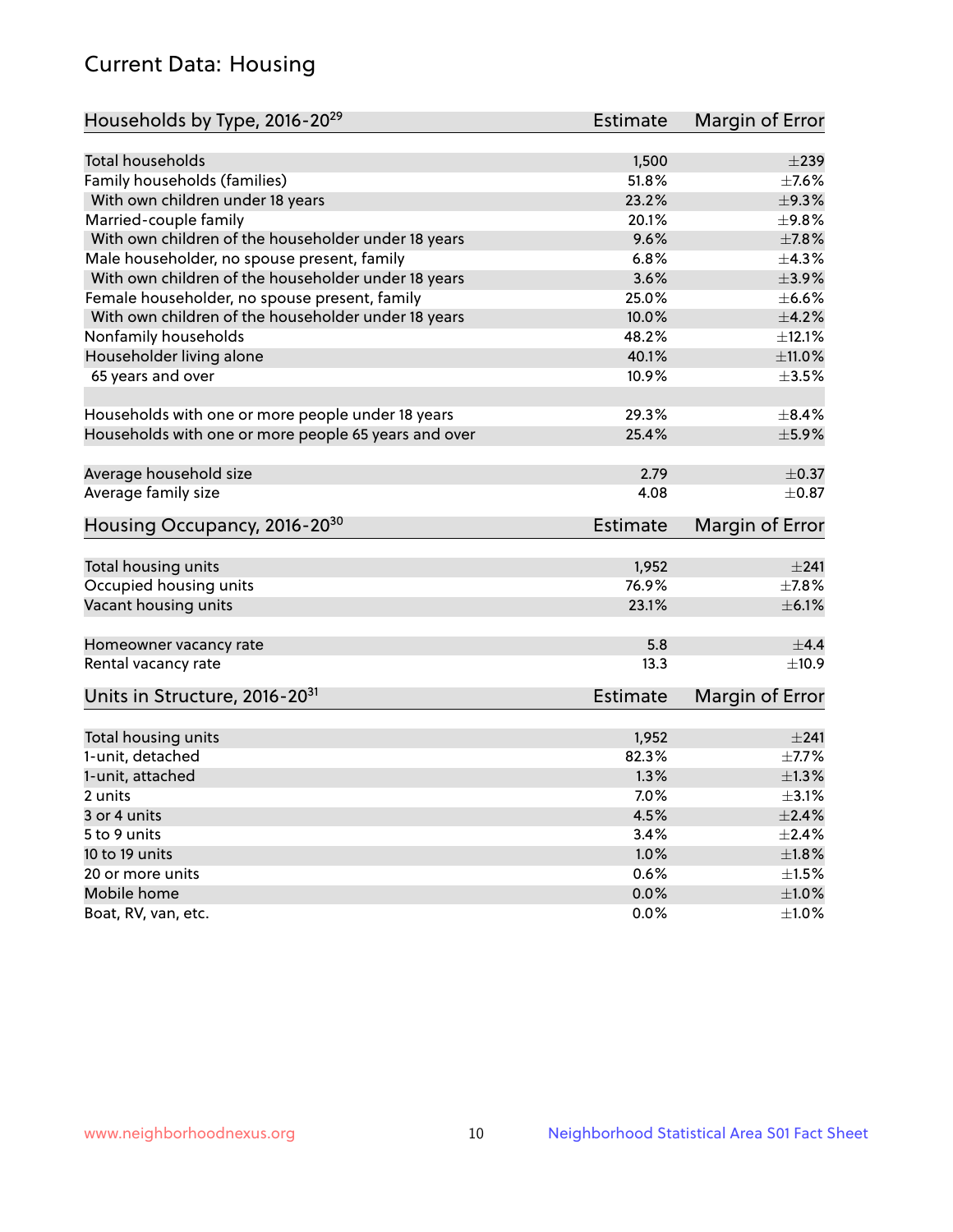## Current Data: Housing, continued...

| Year Structure Built, 2016-20 <sup>32</sup>    | <b>Estimate</b> | <b>Margin of Error</b> |
|------------------------------------------------|-----------------|------------------------|
| Total housing units                            | 1,952           | ±241                   |
| Built 2014 or later                            | 0.2%            | $\pm 1.0\%$            |
| Built 2010 to 2013                             | 0.4%            | ±1.3%                  |
| Built 2000 to 2009                             | 3.9%            | $\pm 2.6\%$            |
| Built 1990 to 1999                             | 7.2%            | $\pm$ 6.8%             |
| Built 1980 to 1989                             | 4.4%            | $\pm 2.5\%$            |
| Built 1970 to 1979                             | 5.1%            | $\pm 2.8\%$            |
| Built 1960 to 1969                             | 8.7%            | $\pm$ 3.9%             |
| Built 1950 to 1959                             | 32.5%           | $\pm$ 9.1%             |
| Built 1940 to 1949                             | 23.9%           | $\pm$ 6.2%             |
| Built 1939 or earlier                          | 13.8%           | $\pm$ 4.9%             |
|                                                |                 |                        |
| Housing Tenure, 2016-2033                      | <b>Estimate</b> | <b>Margin of Error</b> |
| Occupied housing units                         | 1,500           | $\pm 239$              |
| Owner-occupied                                 | 50.2%           | ±12.4%                 |
| Renter-occupied                                | 49.8%           | ±6.8%                  |
| Average household size of owner-occupied unit  | 2.71            | $\pm$ 0.69             |
| Average household size of renter-occupied unit | 2.87            | $\pm 0.09$             |
| Residence 1 Year Ago, 2016-20 <sup>34</sup>    | <b>Estimate</b> | <b>Margin of Error</b> |
| Population 1 year and over                     | 4,181           | $\pm$ 864              |
| Same house                                     | 83.5%           | $\pm$ 6.4%             |
| Different house in the U.S.                    | 15.8%           | $\pm 4.0\%$            |
| Same county                                    | 10.1%           | $\pm$ 3.2%             |
| Different county                               | 5.7%            | $\pm$ 3.2%             |
| Same state                                     | 4.8%            | $\pm 3.0\%$            |
| Different state                                | 0.8%            | $\pm 1.2\%$            |
| Abroad                                         | 0.7%            | $\pm$ 0.9%             |
| Value of Housing Unit, 2016-20 <sup>35</sup>   | <b>Estimate</b> | Margin of Error        |
| Owner-occupied units                           | 754             | $\pm 222$              |
| Less than \$50,000                             | 7.7%            | $\pm$ 10.1%            |
| \$50,000 to \$99,999                           | 30.0%           | $\pm$ 10.1%            |
| \$100,000 to \$149,999                         | 9.3%            | $\pm$ 5.0%             |
| \$150,000 to \$199,999                         | 10.5%           | $\pm$ 5.8%             |
| \$200,000 to \$299,999                         | 7.6%            | $\pm$ 5.5%             |
| \$300,000 to \$499,999                         | 25.4%           | ±19.7%                 |
| \$500,000 to \$999,999                         | 9.0%            | ±14.3%                 |
| \$1,000,000 or more                            | 0.5%            | $\pm 4.6\%$            |
| Mortgage Status, 2016-20 <sup>36</sup>         | <b>Estimate</b> | Margin of Error        |
|                                                |                 |                        |
| Owner-occupied units                           | 754             | $\pm 222$              |
| Housing units with a mortgage                  | 59.8%           | $\pm 21.0\%$           |

Neighborhood Statistical Area S01 Fact Sheet 11 11 www.neighborhoodnexus.org

Housing units without a mortgage  $\pm 9.0\%$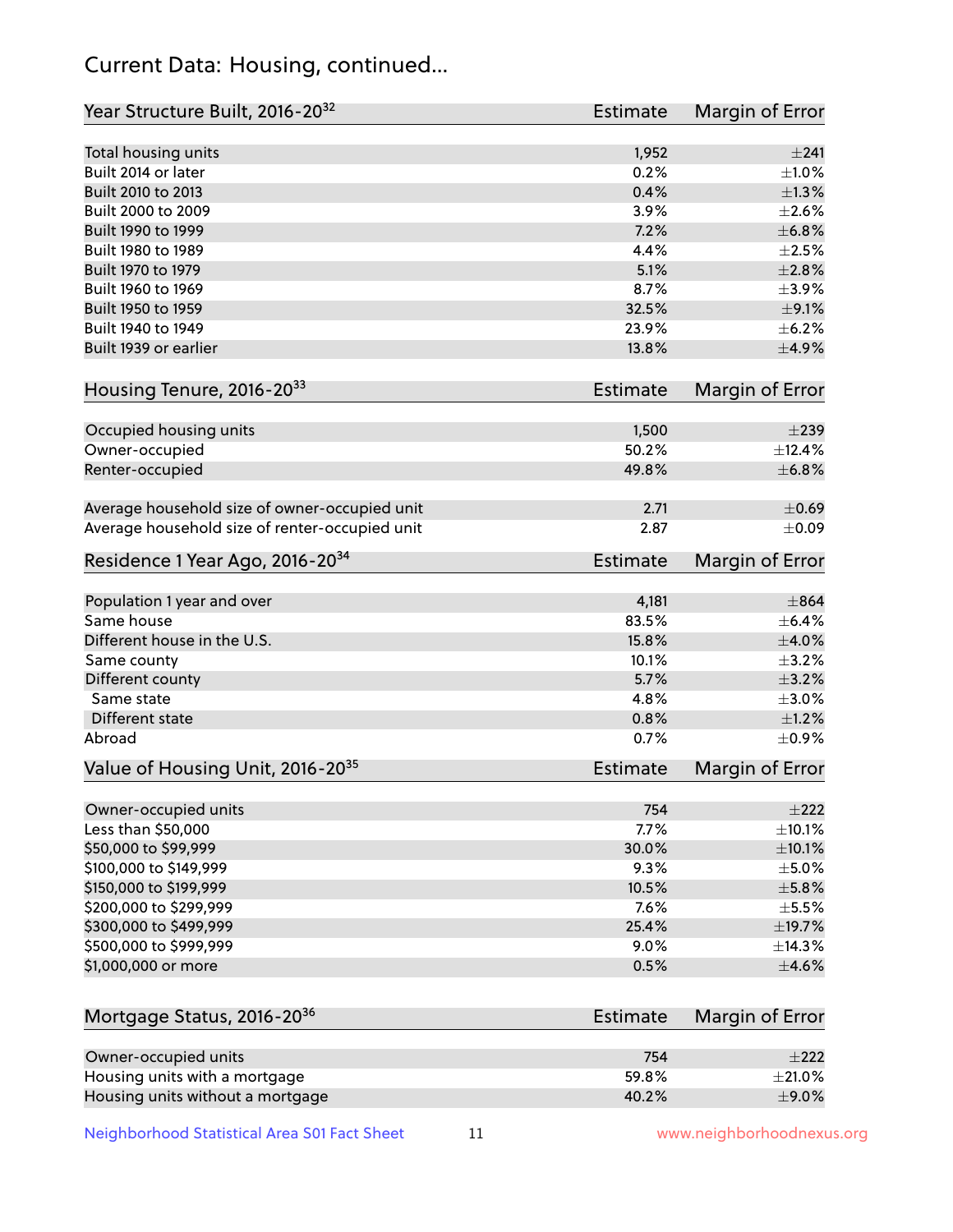## Current Data: Housing, continued...

| Selected Monthly Owner Costs, 2016-20 <sup>37</sup> | Estimate | Margin of Error |
|-----------------------------------------------------|----------|-----------------|
|                                                     |          |                 |
| Housing units with a mortgage                       | 451      | $\pm 207$       |
| Less than \$300                                     | 0.0%     | $\pm$ 6.3%      |
| \$300 to \$499                                      | 2.8%     | ±6.8%           |
| \$500 to \$999                                      | 31.2%    | ±14.2%          |
| \$1,000 to \$1,499                                  | 39.7%    | $\pm 26.0\%$    |
| \$1,500 to \$1,999                                  | 6.4%     | ±4.8%           |
| \$2,000 to \$2,999                                  | 5.7%     | ±11.9%          |
| \$3,000 or more                                     | 14.2%    | ±23.8%          |
|                                                     |          |                 |
| Median (dollars)                                    | \$1,153  | $\pm$ 83        |
|                                                     |          |                 |
| Housing units without a mortgage                    | 303      | $\pm$ 112       |
| Less than \$150                                     | 2.1%     | $\pm$ 10.1%     |
| \$150 to \$249                                      | 15.3%    | ±13.7%          |
| \$250 to \$349                                      | 23.8%    | ±19.9%          |
| \$350 to \$499                                      | 28.0%    | ±19.0%          |
| \$500 to \$699                                      | 15.1%    | ±13.8%          |
| \$700 or more                                       | 15.7%    | ±23.4%          |
|                                                     |          |                 |
| Median (dollars)                                    | \$428    | $\pm$ 62        |

| Selected Monthly Owner Costs as a Percentage of | <b>Estimate</b> | Margin of Error |
|-------------------------------------------------|-----------------|-----------------|
| Household Income, 2016-20 <sup>38</sup>         |                 |                 |
|                                                 |                 |                 |
| Housing units with a mortgage <sup>39</sup>     | 424             | $\pm 203$       |
| Less than 20.0 percent                          | 62.0%           | $\pm$ 33.6%     |
| 20.0 to 24.9 percent                            | 2.7%            | $\pm$ 4.2%      |
| 25.0 to 29.9 percent                            | 10.1%           | $\pm$ 7.5%      |
| 30.0 to 34.9 percent                            | 3.1%            | $\pm$ 4.3%      |
| 35.0 percent or more                            | 22.1%           | $\pm$ 7.7%      |
|                                                 |                 |                 |
| Housing units without a mortgage <sup>40</sup>  | 289             | $\pm 120$       |
| Less than 10.0 percent                          | 26.5%           | ±14.0%          |
| 10.0 to 14.9 percent                            | 11.8%           | $\pm$ 14.0%     |
| 15.0 to 19.9 percent                            | 8.3%            | $\pm$ 8.3%      |
| 20.0 to 24.9 percent                            | 9.7%            | $\pm$ 11.1%     |
| 25.0 to 29.9 percent                            | 2.9%            | $\pm$ 5.3%      |
| 30.0 to 34.9 percent                            | $8.5\%$         | $\pm$ 8.9%      |
| 35.0 percent or more                            | 32.3%           | $\pm$ 25.8%     |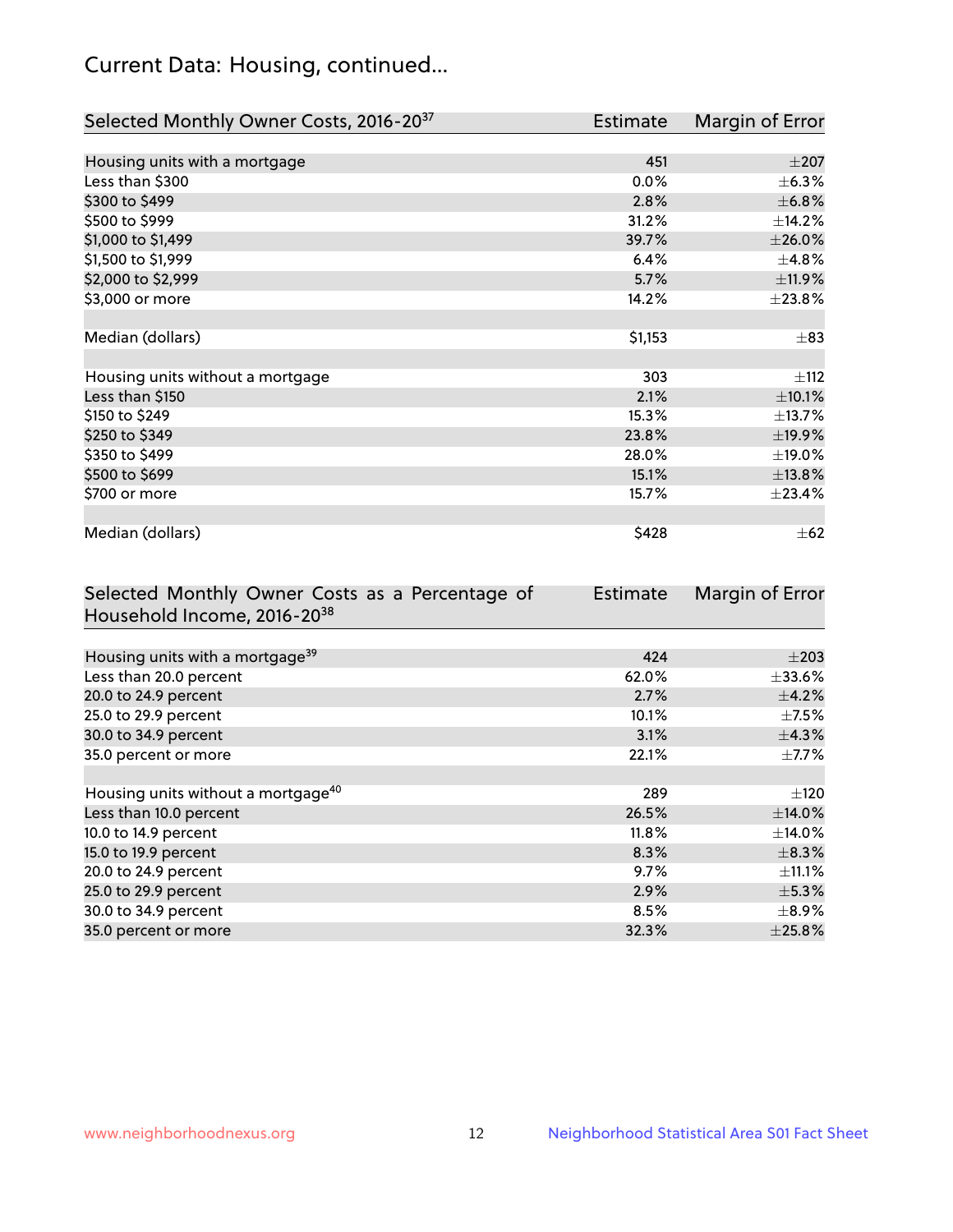## Current Data: Housing, continued...

| Gross Rent, 2016-20 <sup>41</sup>               | Estimate        | Margin of Error |
|-------------------------------------------------|-----------------|-----------------|
|                                                 |                 |                 |
| Occupied units paying rent                      | 717             | ±152            |
| Less than \$200                                 | 0.0%            | $\pm$ 4.9%      |
| \$200 to \$499                                  | 5.3%            | $\pm$ 7.4%      |
| \$500 to \$749                                  | 15.0%           | $\pm$ 8.3%      |
| \$750 to \$999                                  | 34.2%           | ±11.6%          |
| \$1,000 to \$1,499                              | 35.0%           | $\pm$ 11.5%     |
| \$1,500 to \$1,999                              | 10.5%           | ±11.1%          |
| \$2,000 or more                                 | 0.0%            | $\pm$ 5.6%      |
| Median (dollars)                                | \$972           | $\pm 59$        |
|                                                 |                 |                 |
| No rent paid                                    | 30              | $\pm$ 34        |
|                                                 |                 |                 |
| Gross Rent as a Percentage of Household Income, | <b>Estimate</b> | Margin of Error |
| $2016 - 20^{42}$                                |                 |                 |
|                                                 |                 |                 |
| Occupied units paying rent <sup>43</sup>        | 677             | $\pm 167$       |
| Less than 15.0 percent                          | 6.2%            | $\pm$ 8.3%      |
| 15.0 to 19.9 percent                            | 4.8%            | $\pm 4.6\%$     |
| 20.0 to 24.9 percent                            | 12.2%           | $\pm$ 7.9%      |
| 25.0 to 29.9 percent                            | 12.3%           | $\pm$ 6.3%      |
| 30.0 to 34.9 percent                            | 12.4%           | $\pm$ 7.1%      |
| 35.0 percent or more                            | 52.1%           | $\pm$ 13.0%     |

# Current Data: Transportation

| Commuting to Work, 2016-20 <sup>44</sup>  | Estimate | Margin of Error |
|-------------------------------------------|----------|-----------------|
|                                           |          |                 |
| Workers 16 years and over                 | 1,709    | $\pm 360$       |
| Car, truck, or van - drove alone          | 49.1%    | $\pm 2.4\%$     |
| Car, truck, or van - carpooled            | 6.2%     | $\pm$ 4.2%      |
| Public transportation (excluding taxicab) | 27.7%    | $\pm$ 11.1%     |
| Walked                                    | 1.6%     | $\pm$ 1.7%      |
| Other means                               | 5.0%     | $\pm$ 4.6%      |
| Worked at home                            | 10.5%    | $\pm$ 11.1%     |
|                                           |          |                 |
| Mean travel time to work (minutes)        | 31.8     | $\pm$ 4.8       |

| Access to a Vehicle, 2016-20 <sup>45</sup> | Estimate | Margin of Error |
|--------------------------------------------|----------|-----------------|
|                                            |          |                 |
| Occupied housing units                     | 1,500    | $\pm 239$       |
| No vehicles available                      | 22.9%    | $+5.4%$         |
| 1 vehicle available                        | 48.2%    | $\pm$ 11.9%     |
| 2 vehicles available                       | 20.1%    | $+5.2%$         |
| 3 or more vehicles available               | 8.8%     | $+8.2%$         |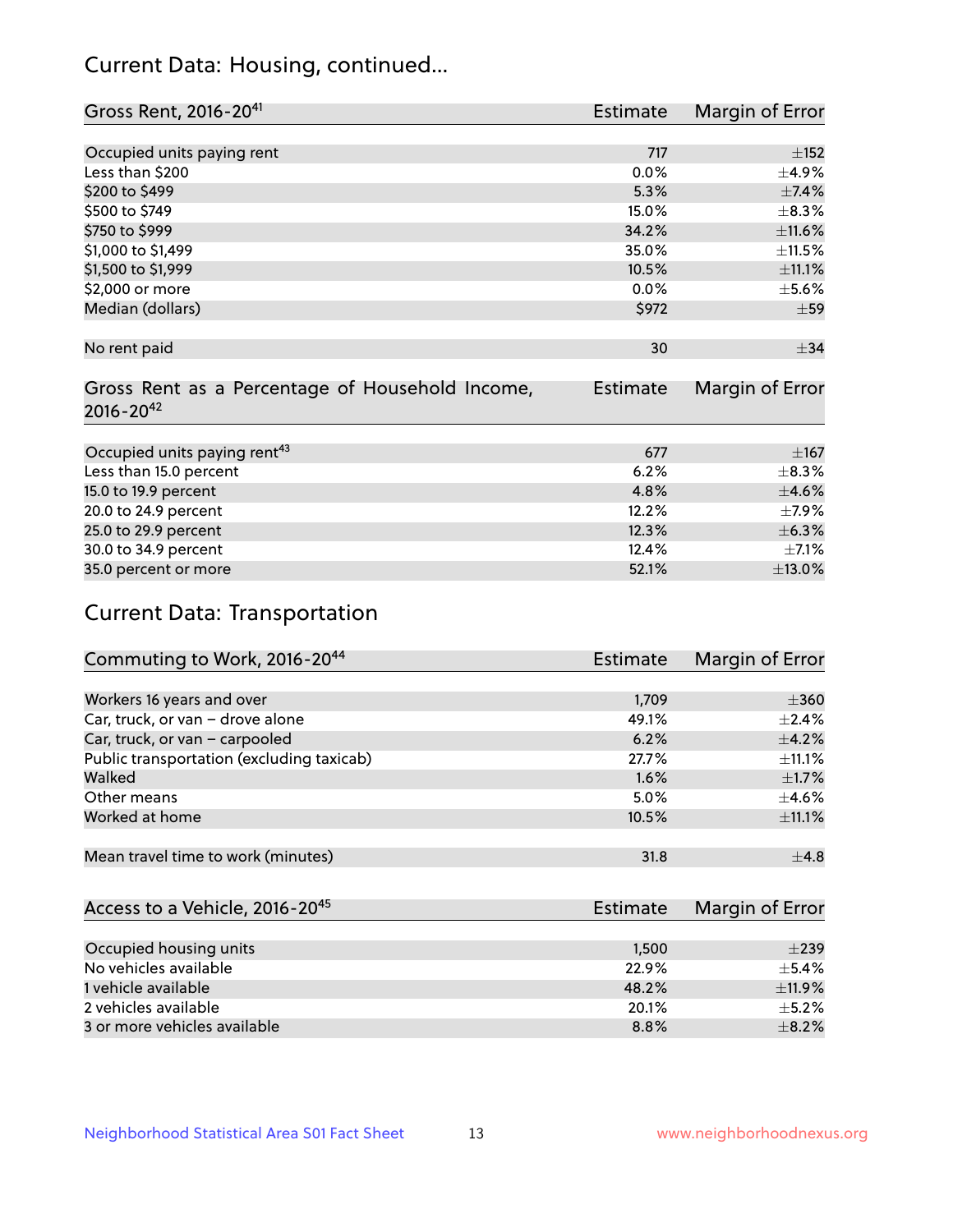## Current Data: Health

| Health Insurance coverage, 2016-2046                    | <b>Estimate</b> | <b>Margin of Error</b> |
|---------------------------------------------------------|-----------------|------------------------|
|                                                         |                 |                        |
| Civilian Noninstitutionalized Population                | 4,191           | $\pm865$               |
| With health insurance coverage                          | 80.8%           | ±23.3%                 |
| With private health insurance coverage                  | 47.4%           | ±11.4%                 |
| With public health coverage                             | 40.5%           | ±11.3%                 |
| No health insurance coverage                            | 19.2%           | $\pm$ 6.0%             |
| Civilian Noninstitutionalized Population Under 19 years | 1,276           | $\pm$ 1,276            |
| No health insurance coverage                            | 6.3%            | $\pm$ 5.6%             |
|                                                         |                 |                        |
| Civilian Noninstitutionalized Population 19 to 64 years | 2,419           | $\pm$ 430              |
| In labor force:                                         | 1,892           | $\pm$ 417              |
| Employed:                                               | 1,653           | $\pm$ 357              |
| With health insurance coverage                          | 76.4%           | ±9.3%                  |
| With private health insurance coverage                  | 70.7%           | $\pm$ 11.0%            |
| With public coverage                                    | 10.7%           | $\pm$ 6.2%             |
| No health insurance coverage                            | 23.6%           | $\pm$ 9.5%             |
|                                                         |                 |                        |
| Unemployed:                                             | 238             | $\pm$ 357              |
| With health insurance coverage                          | 25.3%           | ±12.2%                 |
| With private health insurance coverage                  | 3.1%            | $\pm$ 8.5%             |
| With public coverage                                    | 22.2%           | ±13.9%                 |
| No health insurance coverage                            | 74.7%           | ±42.3%                 |
|                                                         |                 |                        |
| Not in labor force:                                     | 528             | $\pm 171$              |
| With health insurance coverage                          | 71.6%           | $\pm$ 9.6%             |
| With private health insurance coverage                  | 26.7%           | ±11.9%                 |
| With public coverage                                    | 59.9%           | ±13.5%                 |
| No health insurance coverage                            | 28.4%           | ±16.5%                 |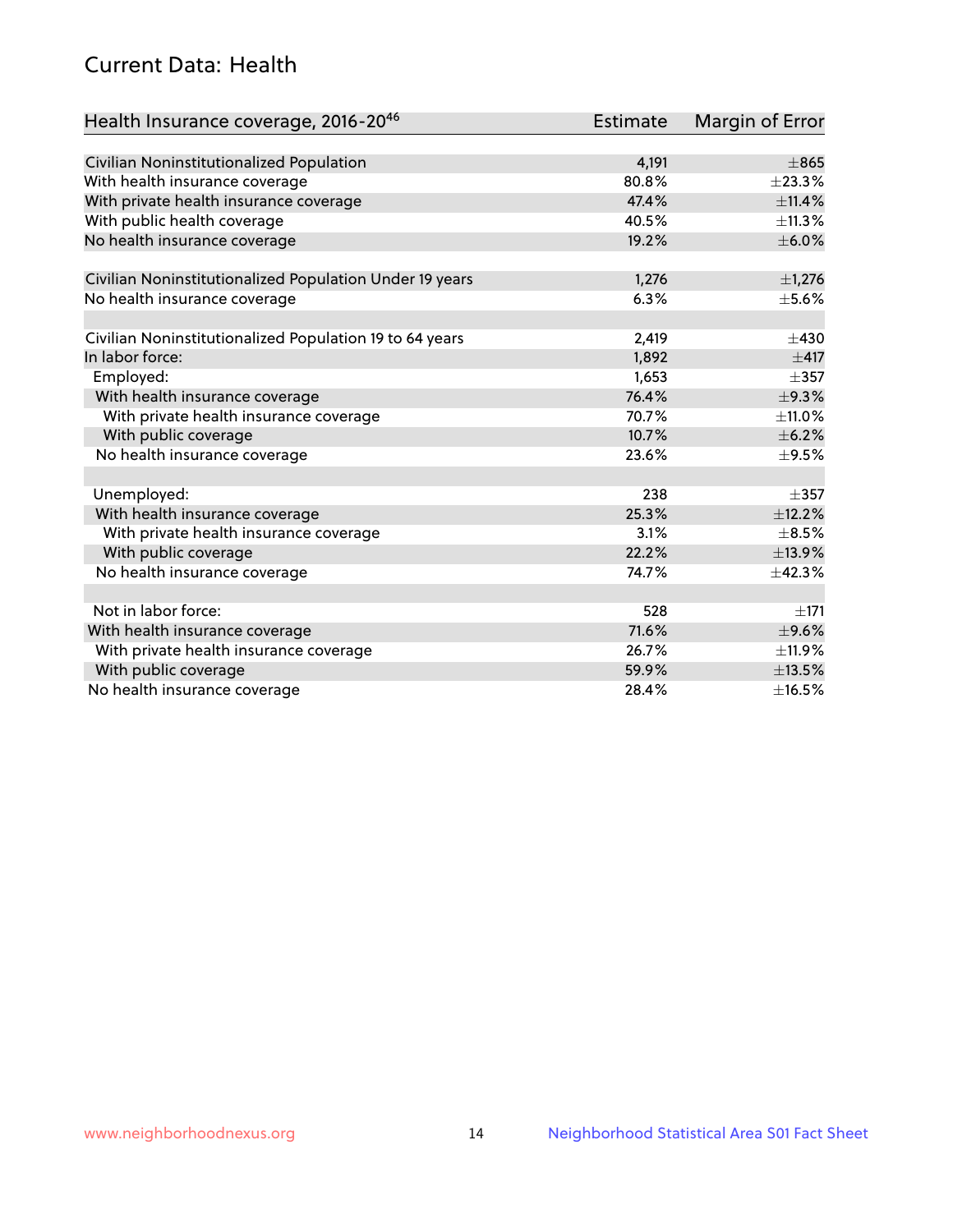#### Notes:

- 1. Source: U.S. Census Bureau, Decennial Census 2000, SF1 tables P8, P12; American Community Survey, tables B01001, B03002
- 2. This category includes Pacific Islanders, Native Americans and Alaska Natives, people who identify as some other race, and those who identify as bi/multi racial.
- 3. Source: U.S. Census Bureau, Decennial Census 2000, SF1 tables P15, P16, P18, P19; American Community Survey, tables B11001, B11005, B11003
- 4. Source: U.S. Census Bureau, Decennial Census 2000, SF3 table P37; American Community Survey, table B15002
- 5. Source: U.S. Census Bureau, Longitudinal Employer-Household Dynamics Residential Area Characteristics, Table JT01 (Primary Jobs); Workplace Area Characteristics, Table JT00 (All Jobs)
- 6. Source: U.S. Census Bureau, Decennial Census 2000, SF3 tables P52, P87; American Community Survey, tables B19001, B17001
- 7. Source: U.S. Census Bureau, Decennial Census 2000, SF1 tables H3, H4; American Community Survey, tables B25002, B25009
- 8. Source: U.S. Census Bureau, Decennial Census 2000, SF3 table H44; American Community Survey, tables B25044
- 9. Source: Atlanta Police Department, COBRA; U.S. Census Bureau, American Community Survey, table B01001
- 10. Source: U.S. Census Bureau, American Community Survey, table B01001
- 11. Source: U.S. Census Bureau, American Community Survey, table B03002
- 12. Source: U.S. Census Bureau, American Community Survey, table B05002
- 13. Source: U.S. Census Bureau, American Community Survey, table B05003
- 14. Source: U.S. Census Bureau, American Community Survey, tables B19001, B19025, B19051, B19061, B19055, B19065, B19059, B19069, B19056, B19066, B19057, B19067, B22001, B19101, B19127
- 15. Source: U.S. Census Bureau, American Community Survey, tables B19201, B19214, B20017, B19313
- 16. Source: U.S. Census Bureau, American Community Survey, table B17010
- 17. Source: U.S. Census Bureau, American Community Survey, tables B17001, B17006, B17021, B17007. Table totals may be lower than the total population, as they are based on the population for whom poverty status is determined.
- 18. Source: U.S. Census Bureau, American Community Survey, B17001H, B17001B, B17001D, B17001I. Table totals may be lower than the total population, as they are based on the population for whom poverty status is determined.
- 19. Source: U.S. Census Bureau, American Community Survey, tables B23001, B23008
- 20. Source: U.S. Census Bureau, American Community Survey, table C24030
- 21. Source: U.S. Census Bureau, American Community Survey, table C24010
- 22. Source: U.S. Census Bureau, American Community Survey, table B24080
- 23. Source: U.S. Census Bureau, Longitudinal Employer-Household Dynamics Origin-Destination Data, Tables JT00 Main and JT00 Aux
- 24. Source: U.S. Census Bureau, Longitudinal Employer-Household Dynamics Origin-Destination Data, Tables JT00 Main and JT00 Aux
- 25. Source: U.S. Census Bureau, Longitudinal Employer-Household Dynamics Origin-Destination Data, Tables JT00 Main and JT00 Aux
- 26. Source: U.S. Census Bureau, Longitudinal Employer-Household Dynamics Origin-Destination Data, Tables JT00 Main and JT00 Aux
- 27. Source: U.S. Census Bureau, American Community Survey, table B14001
- 28. Source: U.S. Census Bureau, American Community Survey, table B15002
- 29. Source: U.S. Census Bureau, American Community Survey, tables B11001, B11003, B11007, B11005, B09019
- 30. Source: U.S. Census Bureau, American Community Survey, tables B25002, B25003, B25004
- 31. Source: U.S. Census Bureau, American Community Survey, table B25024
- 32. Source: U.S. Census Bureau, American Community Survey, table B25034
- 33. Source: U.S. Census Bureau, American Community Survey, tables B25009, B25008, B25003
- 34. Source: U.S. Census Bureau, American Community Survey, table B07003
- 35. Source: U.S. Census Bureau, American Community Survey, table B25075. This value is self-reported and may differ from home values as determined by the County Tax Assessor.
- 36. Source: U.S. Census Bureau, American Community Survey, table B25081
- 37. Source: U.S. Census Bureau, American Community Survey, table B25087
- 38. Source: U.S. Census Bureau, American Community Survey, table B25091
- 39. Excludes units where Selected Monthly Owner Costs as a Percentage of Income cannot be computed.
- 40. Excludes units where Selected Monthly Owner Costs as a Percentage of Income cannot be computed.
- 41. Source: U.S. Census Bureau, American Community Survey, table B25063
- 42. Source: U.S. Census Bureau, American Community Survey, table B25070
- 43. Excludes units where Gross Rent as a Percentage of Income cannot be computed.
- 44. Source: U.S. Census Bureau, American Community Survey, tables B08101, B08013
- 45. Source: U.S. Census Bureau, American Community Survey, table B25044
- 46. Source: U.S. Census Bureau, American Community Survey, tables B18135, B27011

The dagger (†) symbol denotes values that cannot be computed.